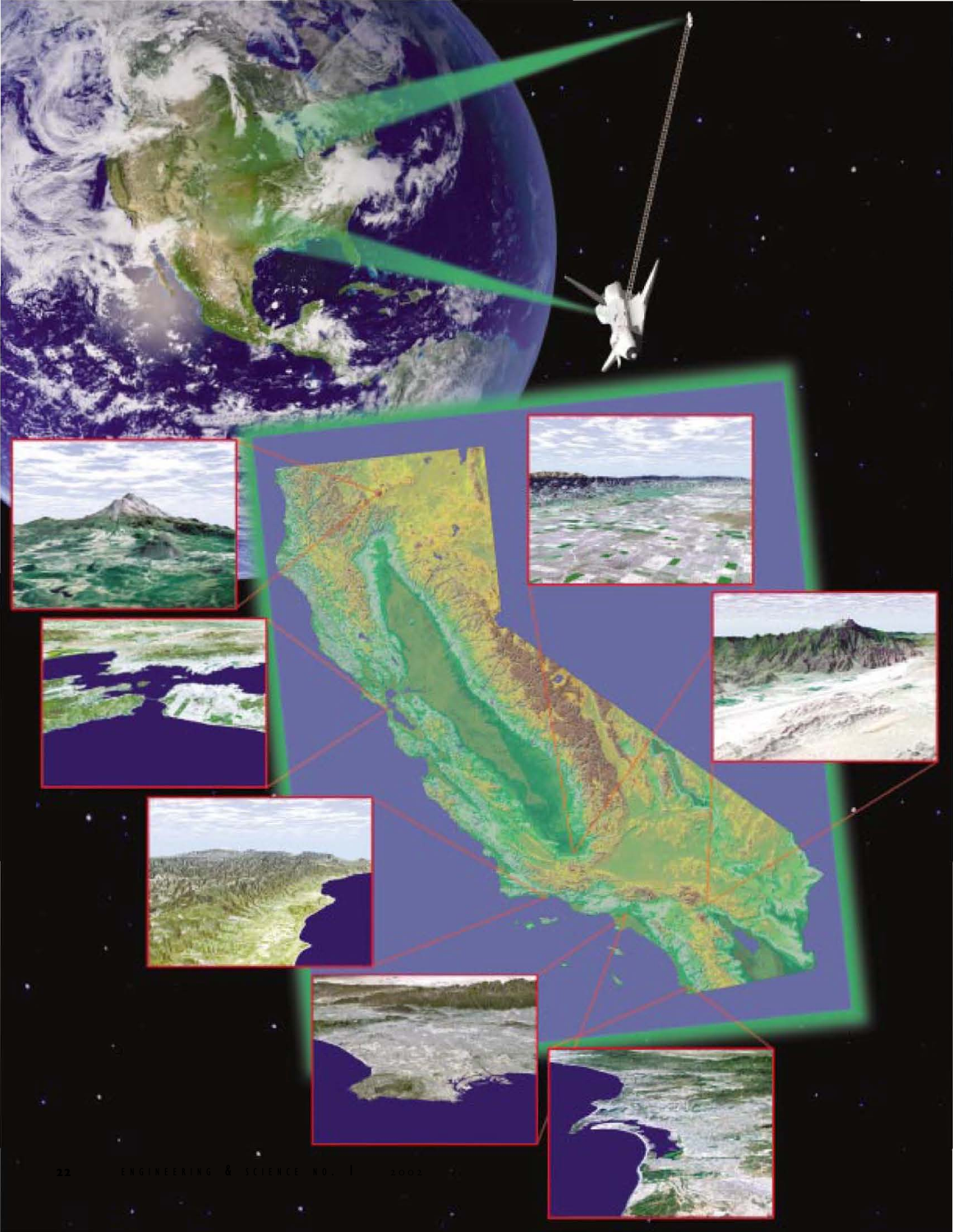

## Planetary Phrenology: The Lumps and Bumps of the Earth

by Michael Kobrick

Phrenology is the study of the shape and protuberances of the skull, based on the belief that they reveal character and mental capacity. It was very popular in Victorian times, but has since been discredited as a scientific way of understanding the mind. On the other hand, studying the lumps and bumps of the earth to work out what's going on inside is solid science: the shape of the outside of the earth—its topography—really is the key to what's going on underneath. Topography controls the flow of surface and subsurface water, provides clues to the structure of the earth's crust, gives us places to put antennas, sometimes falls on us during earthquakes, and allowed the invention of skiing.

In February 2000, the Shuttle Radar Topography Mission (SRTM) aboard the space shuttle *Endeavour* measured that topography, and I'd like to tell you something of how the mission was conceived, how it was done, and how the data that we got from it are being used.

But first let me somewhat rescale your thinking about the earth's topography. If you were asked to name the highest point on the earth you'd probably say Mount Everest, which is 29,029 feet (8,850 meters) above sea level. But the top of Everest is not the farthest point from the center of the earth; that's an honor held by a volcano in Ecuador called Chimborazo. Although it's only 20,561 feet (6,267 meters) above sea level, the top

**Left: The color-coded, shaded relief map of California is a mosaic of 60 of the over 14,000 "cells" that will ultimately be generated by the SRTM when all the data have been reduced. Each cell covers an area of 1 degree longitude by 1 degree latitude. The flyover views around it are a combination of SRTM topographic data and Landsat photos, and show (clockwise from top right) the southern end of the agricultural San Joaquin Valley, Palm Springs, San Diego, the Los Angeles basin, Santa Barbara, San Francisco, and Mount Shasta, one of the highest volcanoes in the United States.**

of Chimborazo is farther from the center of the earth than the top of Everest, because the earth bulges at the equator. This bulge results from the earth's rotation on its axis, which is pretty fast: if you're reading this at the latitude of Pasadena, California, you're actually speeding toward the east at almost 900 miles per hour—so it's a good thing the atmosphere is going with you. Since the earth is not infinitely rigid, it bulges at the equator (picture a spinning ball of Silly Putty), and by a surprising amount. The difference between the diameter of the earth measured through the poles and the diameter measured through the equator is 25 miles (40 kilometers), almost the length of a marathon.

Since Chimborazo is very near the equator, the top is actually 7,054 feet (2,150 meters) farther from the center of the earth than the top of Everest, up there at latitude 28 degrees north. (This information



**Chimborazo**

could be helpful if you're ever a contestant on *Jeopardy*.)

The ocean shares this equatorial bulge, but it also has other lumps and bumps all over the place, resulting from disparities in the earth's gravity field caused by variations in the density of its outer crust. You can see those bumps in the map of the earth at the top of the following page, in which I've color coded the oceans by height according to the earth gravity model. If you sail from the east coast of Africa to Malaysia, you're really sailing down into a hole that's about 100 meters deep and back up the other side.

The oceans cover about 70 percent of our planet, so they hide a lot of the earth's topography. In the picture of the earth at the bottom of the next page, the water has been stripped off and I've added maps of the other planets for which we have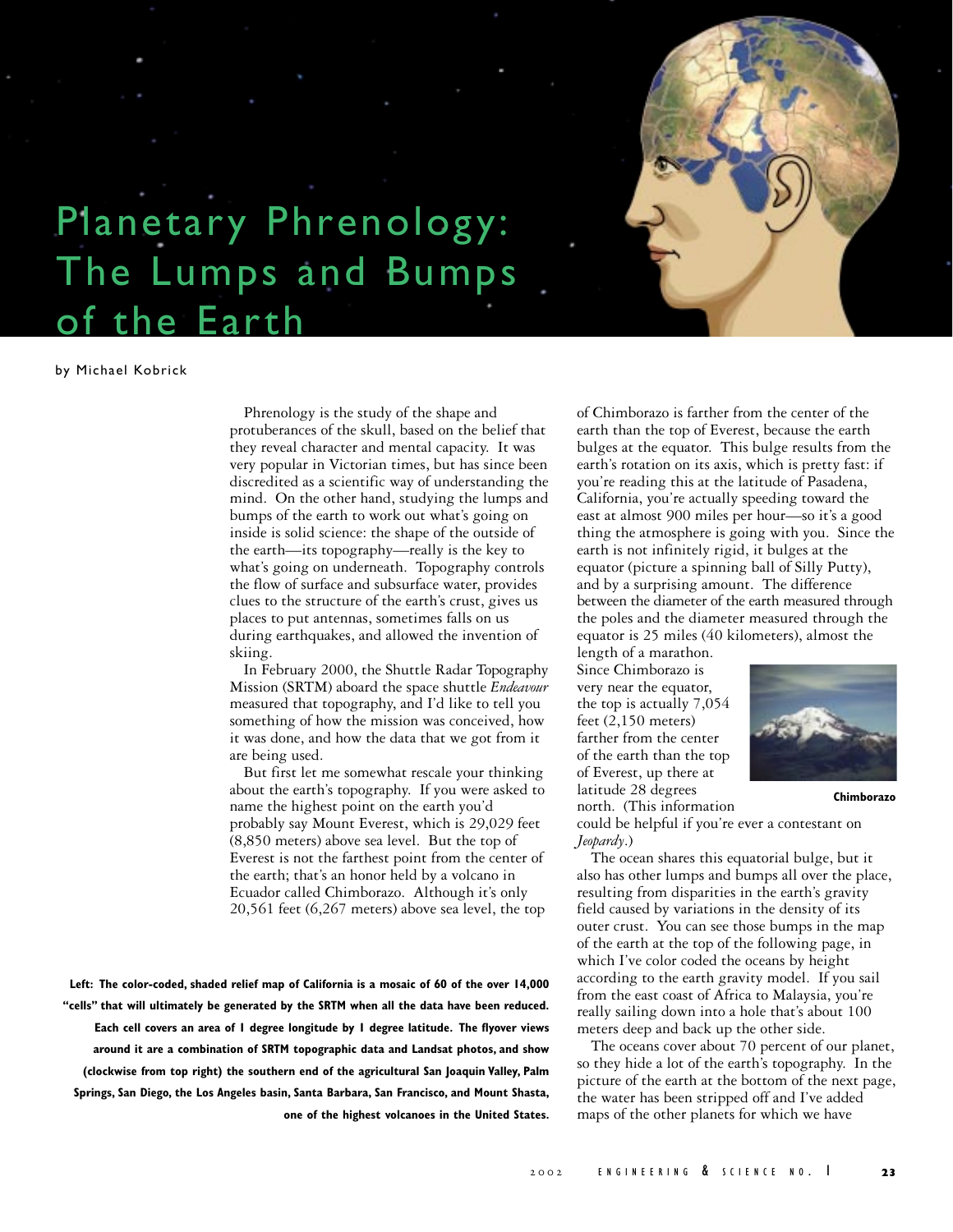**Sea levels are not uniform around the globe because of variations in the earth's gravity field. Color coding sea levels by height reveals "holes" like the 100-meter depression in the Indian Ocean.**



reasonably good topographic data for comparison: the moon, Venus, and Mars. I've color coded them all in the same way, and used exactly the same scale for all four surfaces. You can see they look quite different. On the right of each panel is a bar chart showing the percentage of the planet's surface at each elevation, with the highest elevation at the top and the lowest at the bottom. The moon, Venus, and Mars have quite a broad range of elevations (if you ignore the spikes on the Mars bar chart, which are just the result of artifacts in the data set) but the earth is unique—it's split into two. That spike near the top of the bar chart is the range of elevations of the continental surfaces, and as you can see, it's very narrow. There's not much difference in height between one land surface and another—the continents are pretty smooth. You can also see this in the color-coded map—the earth doesn't have as many yellow and orange areas as the other planets, does it? The lower bump in the earth's bar chart, the range of elevations of the ocean bottom, is different. It's much broader, like that of the moon or Venus. And that's because the ocean floor is much more uneven.

The fundamental reason for this dichotomy is age. The continents float around like corks on the outer crust, bumping into each other, moving apart; and they're very old, nearly the same age as the earth itself, about 4.5 billion years. Although new mountains do get pushed up on the continents in various ways, 4 billion years of erosion by rain, wind, and glaciers have weathered them down so much that they're almost flat. The ocean basins, on the other hand, are quite young. In places like the mid-Atlantic ridge, or over hot spots like Hawaii, they're constantly being reborn; stuff is coming up from the upper mantle of the earth, displacing older rocks, and these older rocks eventually plunge back into the mantle. The average age of the ocean basins is only a few hundred million years, which is young in comparison to the elderly continents. And since it doesn't rain on them, they don't erode, so topographically they're very much rougher.

If you could hold the whole world in your hands, would you feel any of this topography? Well, if the earth was the size of a desk globe, Everest would be about three-tenths of a millimeter high. You wouldn't feel it. In fact, at this



**The four planet-sized bodies in the solar system for which we have good topographic data, viewed at the same vertical scale and with the same color coding. Bar charts of elevation are on the right of each panel. Earth's continents clearly have the smoothest surface (that we know of) in the solar system.**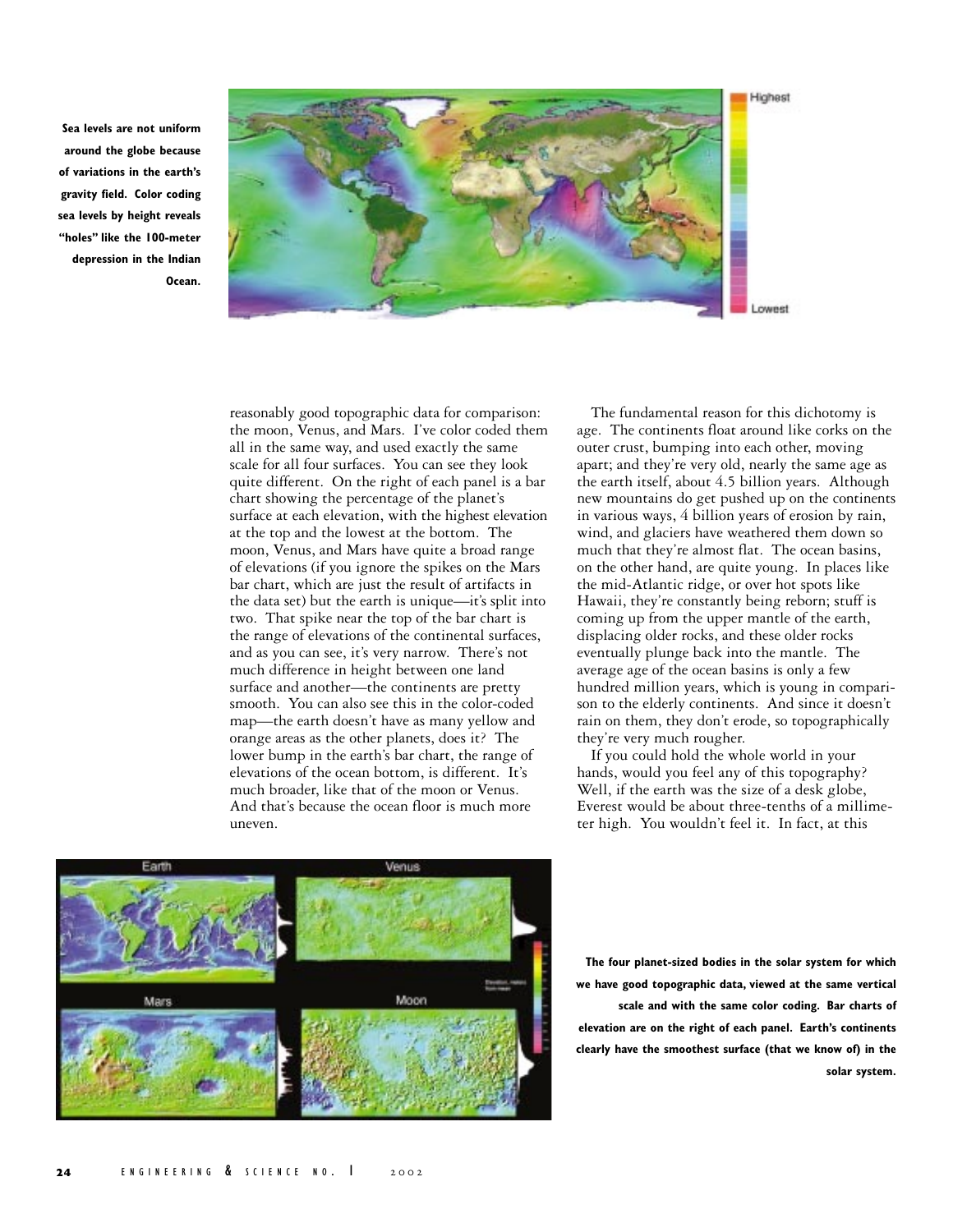

**The volcano Kliuchevskoi on the Kamchatka peninsula erupted in October 1994, and was photographed (far left) by the shuttle astronauts and the Spaceborne Imaging Radar (near left), SRTM's predecessor. The radar saw right through clouds and volcanic plumes, and it didn't matter that the sun was setting at the time.**

scale, the earth would feel like a smooth plastic beach ball!

At the Jet Propulsion Laboratory I work on remote sensing of the earth and planets using imaging radar. The word radar usually calls to mind big rotating parabolic dishes and air-traffic controllers staring at round screens with blips on them. Well, we've gone a bit beyond that—we can now use radar to take pictures of the surface of planets. Modern imaging radars take pictures that are often indistinguishable from photographs.

The imaging radar we flew on two space-shuttle missions in 1994 consisted of a phased-array radar antenna made up of many hundreds of little individual transmitters and receivers (called TR modules) distributed around the face of a structure looking a whole lot like a billboard (right). By adjusting the phases of those little transmitters, the direction in which the radar beam points can be changed. The shuttle flew upside down with the "billboard" pointing off to one side, and the radar beam swept out an image swath along the ground. It wasn't a continuous beam, of course, but consisted of a series of pulses. A pulse about 33 microseconds long was emitted, hit the ground, and bounced back. The echo was recorded, and another pulse emitted. This radar pulsed about 1,500 pulses a second, considerably faster than the human persistence of vision; if it were a series of light flashes it would look like a continuous spotlight. Where the ground was rough, as in a city (buildings, corners, and metal things reflect radar very well), a lot of the energy got reflected back toward the antenna, and we coded that as bright in the image. When radar waves hit surfaces that were flat and smooth, like freeways (eight lanes of concrete), they bounced off in a forward direction, and very little got back to the antenna, so they looked dark.

Radars can see right through clouds, dust, and smoke because they use wavelengths of centimeters or longer, in this case 5.6 centimeters. That's

about the length of your little finger, much bigger than the particles that make up clouds, smoke, or even the smog that sometimes obscures the Los Angeles basin. When ocean waves hit a rock that's much smaller than the wave, they don't even notice, they just march right on by, and it's the same with radar waves: they go right through the clouds. It also doesn't matter whether the sun is shining or not, because the radar provides its own illumination, and images can be taken day and night. During the second of the two 1994 flights, there was a volcanic eruption on the Kamchatka



peninsula. The picture top left is a photograph taken by the astronauts as the shuttle flew over, and next to it is a picture taken by the shuttle radar. The radar could see right through the smoke plume.

The two 1994 missions were very successful, but as is typical with imaging radars, the width of the swath was only between 48 and 64 kilometers (30 and 40 miles), not really giving the sort of wideangle view that should be attainable from space. So one of the engineering geniuses on our team at JPL thought of a better way to do the imaging, and as we were also running a few research and development experiments on the flights, we tried

**The crew of Endeavour visiting JPL's spacecraft assembly facility before the February 2000 mission. Behind them is the huge "billboard" radar antenna, a veteran of two previous flights in 1994.**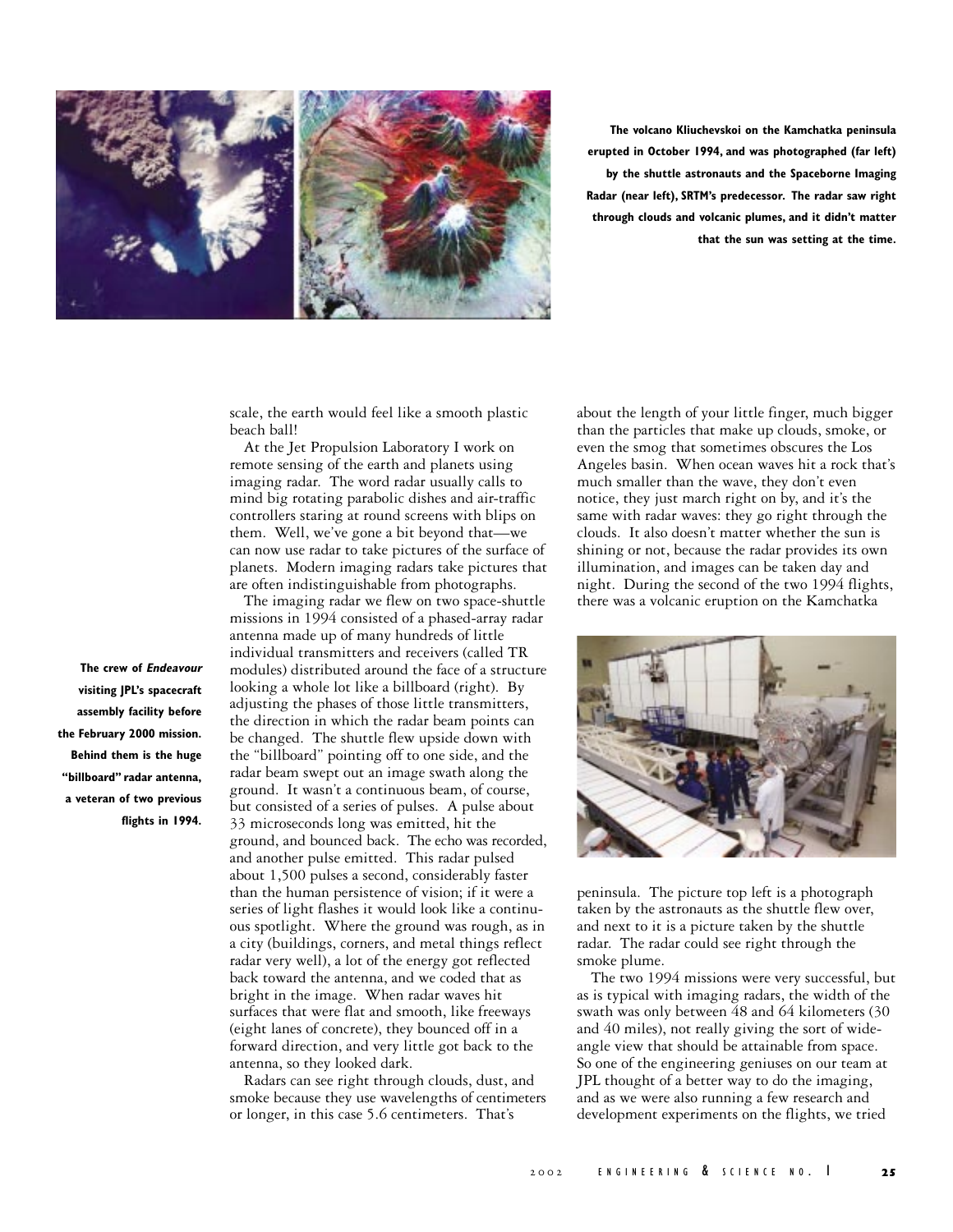**This 250-kilometer-wide picture of ice floes entrained in ocean eddies in the Weddell Sea near Antarctica was the first ScanSAR wide-swath radar image ever acquired from space. Taken by the Spaceborne Imaging Radar in 1994, it paved the way for the SRTM.**





**The SRTM mission astronauts, from left: mission specialist and payload commander Janice Voss, mission specialists Mamoru Mohri (Japanese Space Agency), Janet Kavandi, and Gerhard Thiele (European Space Agency), pilot Dom Gorie, and commander Kevin Kregel.**



**An interferometer can be visualized as two sets of lock-stepped (coherent) radar wavefronts combining to form interference fringes, which overlay the radar image and are distorted by local elevation differences. Isolating and displaying only these distortions produces elevation contours, which can be color coded. Recognize Mount Shasta?**

his idea out. Instead of having the beam sweep along in a continuous fashion, we triggered the TR modules to electronically wiggle the beam back and forth, perpendicular to the direction of flight. In the radar world, we call this ScanSAR (Scanning Synthetic Aperture Radar), because the beam scans across the swath the way an electron beam sweeps across the face of a cathode-ray tube to make a television picture. You point the beam at one spot on the ground for about a tenth of a second, then zip it over to another place and point it there for a while, then you zip it over to a third place, then a fourth. By looking at four such subspots, you can sweep out a much wider swath of data. Shown left is the result. It's a historically significant image because it's the first ScanSAR image that we know of ever acquired from space. Instead of a mere 50 kilometers, the image is 250 kilometers across. It's a huge area.

On those 1994 shuttle flights we also experimented with a relatively new technique called radar interferometry, which is not too dissimilar from optical interferometry. Our imaging radar uses "coherent" radar waves, similar to laser light, in which all the electromagnetic waves are in step with one another like marching soldiers. The radar beam can be pictured as a set of concentric wavefronts centered on the antenna on board the shuttle, with a 5.6-centimeter separation between the fronts. If there's a second antenna some distance away with similar wavefronts coming from it, a series of interference fringes is generated where the two sets of arcs overlap, as shown in the diagram on the left. If the surface of the earth were perfectly flat, these fringes would be nice, straight lines. But if there are lumps and bumps on the surface, the fringes get distorted, and by measuring these distortions we can deduce the topography.

With a nontrivial amount of computer processing we can turn these fringes into a digital elevation map, which is like a picture made up of rows of dots, where the brightness of each dot represents a topographical elevation. The brighter the dot, the higher the elevation. If we display this map as a picture on a computer screen, it resembles an X ray, fuzzy and indistinct. But some simple filtering with an image-processing program like Photoshop can turn it into a shaded relief map, and the elevations can also be color coded. Then it starts to look a lot more familiar.

The leftover hardware from the 1994 space shuttle flights was qualified to fly again, but there were no plans to do so and it was sitting in storage down in Carson in an airproof box. As we were casting about for ideas as to what to do with it, one of our more creative engineers at JPL, Ed Caro, had a brainwave: what if we borrowed one of the long, extensible masts that were being built to hold the huge solar panels for the International Space Station? We could attach one end of the mast to our existing antenna structure in the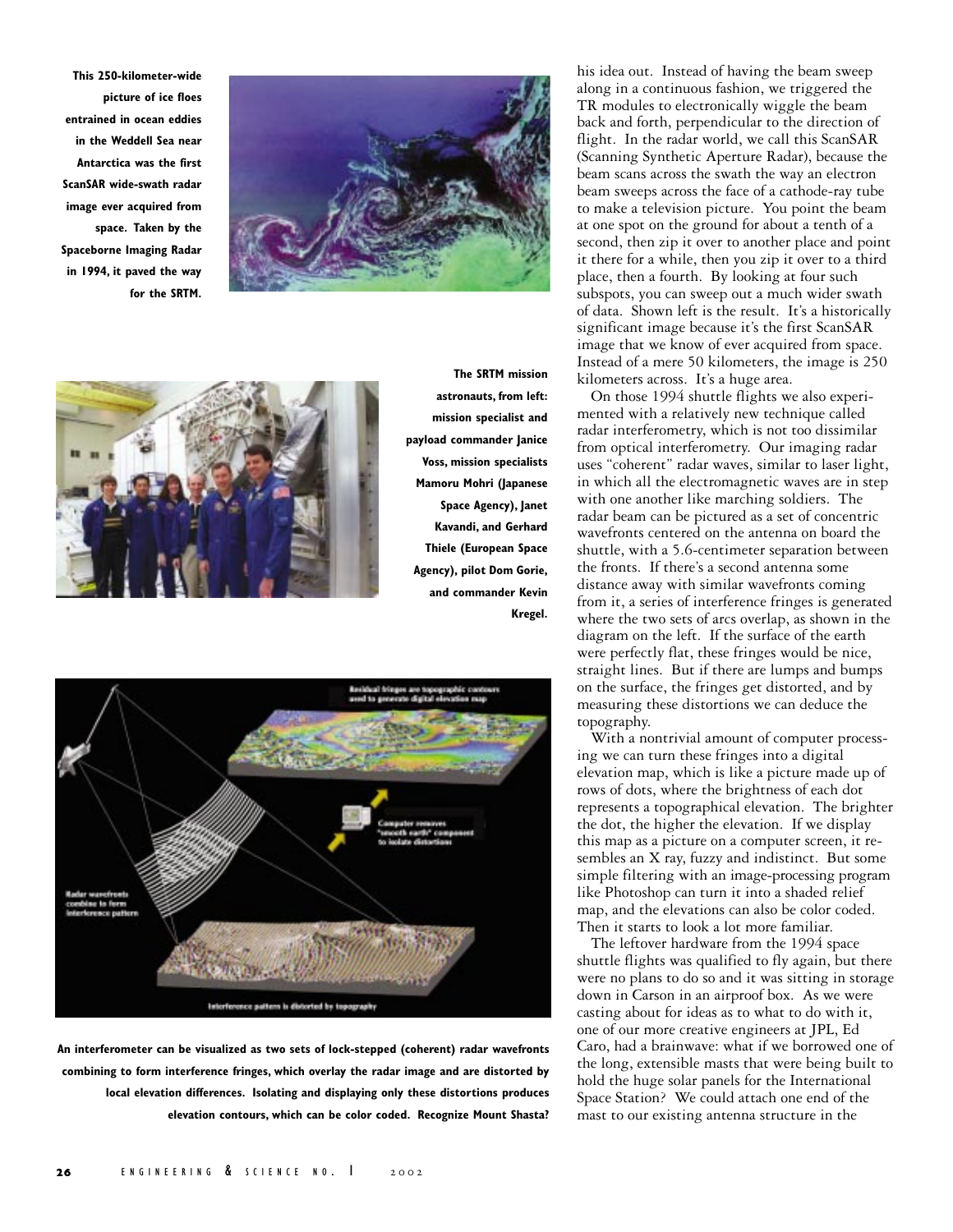

**The radar swath coverage as the shuttle orbits the earth, shown for a single day (day 5), left, and for the entire mission, lower left. Land not mapped is red, which the swath coverage turns light green over land and blue over water, then darker and darker green or blue as terrain or water is covered more than once.**

payload bay, and put a second radar antenna at the other end. With both antennas pointed at the ground, we would have a proper interferometer. Now, in principle, you don't need both antennas at the same time: when we did this interferometry in '94 we did it by flying back to almost the same spot in space and repeating the scan on a separate day. But if there are any atmospheric changes in those two days (like wind, rain, or dust storms), the surface "decorrelates" and interferometry doesn't work very well. If both antennas are there at the same time, however, it should work perfectly.

But as bold an idea as that was, it wasn't really bold enough because nobody doubted that it would work. Basically everyone said, Well, so what? We know interferometry works, and there's no need to demonstrate it again. Then I had an idea. This was probably the only good idea I have really ever had, and like most good ideas it wasn't inventive or creative—I just stole two other ideas, interferometry using Ed's mast, and ScanSAR. What if we make that secondary antenna at the end of the mast also a phased array, so that the two beams can scan in unison? Both beams, scanning at the same time, would be doing interferometry



over a swath we calculated could be 225 kilometers wide. Now that's an important number I want you to remember.

How much of the earth's total landmass could we measure with that? After resurrecting some software I wrote in graduate school, I calculated all the exact repeat orbits around the earth possible for the highest orbit inclination the shuttle could reach (a repeat orbit is one that brings the satellite back over exactly the same spot again after a certain number of revolutions). Although there were a large number of solutions, some fundamental physics limited the number of choices. The lowest the shuttle could go was about 200 kilometers above the earth; below that, there's too much atmosphere and it doesn't stay in orbit very long. Also, our payload would be fairly heavy, so the orbiter wouldn't be able to get up very high into space, ruling out everything above 250 kilometers. Further, the orbiter could only fly for about 10 to 12 days, after which the astronauts would start to run out of fuel, air, food, and so forth (not a good thing), so with a margin for error, the mission could not go beyond 11 days. This left about half-a-dozen solutions, with the obvious choice being an 11-day mission at a 233 kilometer altitude. It turned out this pattern would repeat exactly in 159 orbits. (To get an idea of what this would look like, imagine wrapping twine around a ball, with the twine perfectly equally spaced, 159 times.)

The key figure I needed to know was how far apart the ground tracks—the tracks of the orbiter projected onto the earth—would be as it went round in those 159 orbits. Would it be more or less than the width of the radar swath? If it were more, there would be gaps between the swaths, and the idea wouldn't work. It's a fairly simple calculation: divide 159 into the circumference of the earth and multiply by the trigonometric sine of the angle at which you cross the equator, which is almost exactly 60 degrees.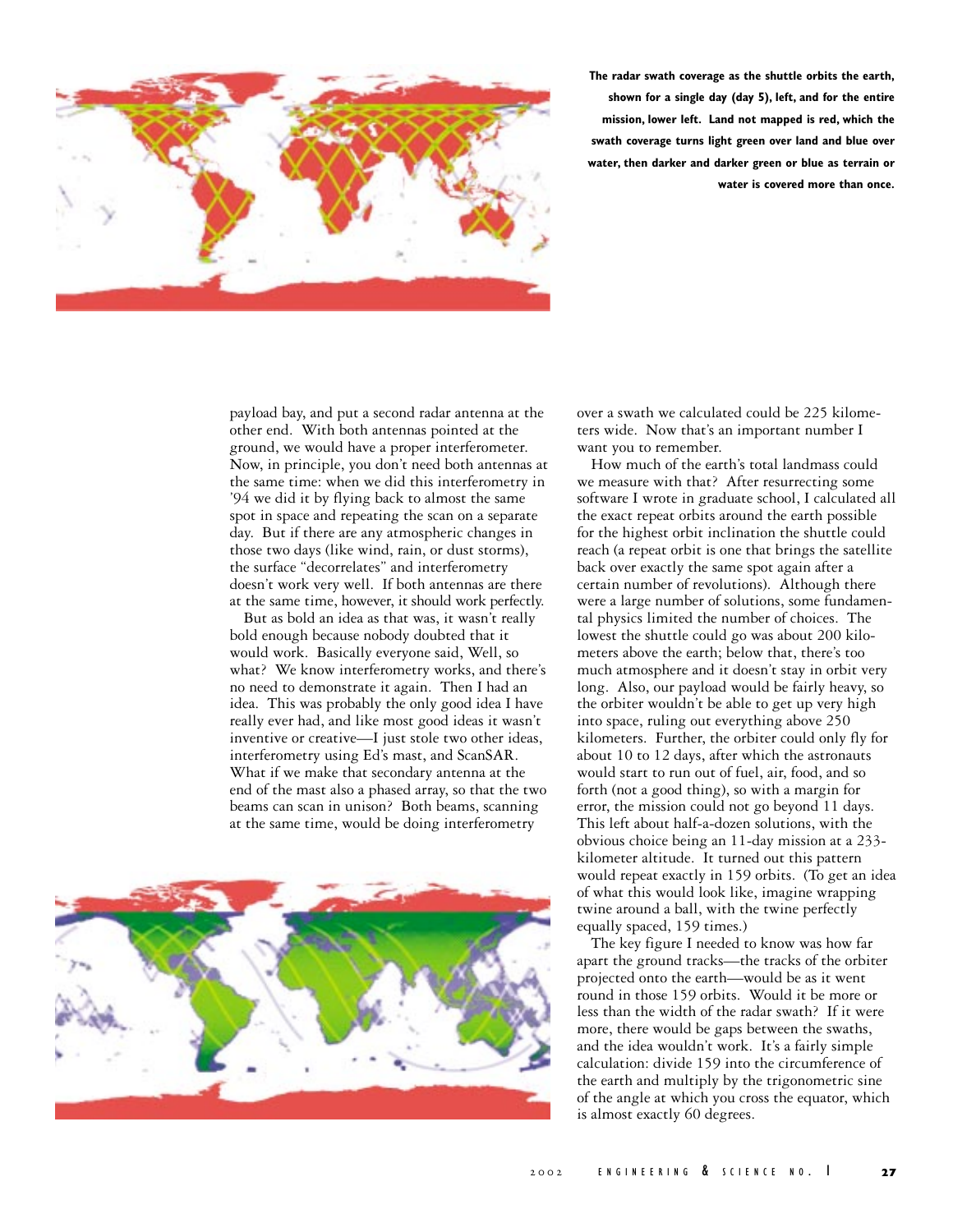**Two views of the mast: just starting to deploy from the canister, left, and fully deployed, right—the technician's still in the picture, just too far away to be seen. Below: Our home planet as it's typically seen from space—cloud covered.**







The back of my envelope said 218 kilometers. I couldn't believe it! It meant that with our 225 kilometer-wide swath there would be no gaps, and we could completely map all the landmasses between +/- 60 degrees latitude in a single shuttle flight using just leftover hardware. This was so unbelievable, I was sure there had to be something wrong with the idea, so we spent a couple of weeks trying to figure out what that could be—and found nothing. In fact, all the usual bugaboos that make your life miserable in planning a shuttle mission just weren't there, and not by our brilliance, but seemingly by random chance.

For example, all the land on the earth except Antarctica was north of the southern extent of those ground tracks, so we would only need to have the radar look in one direction—north which meant we could always stay in the same shuttle attitude. The attitude is the direction the shuttle is pointing as it flies along the orbit. This saves a lot of fuel, which we knew would be in short supply. When we planned the 1994 flights,

 **Artist's concept of the SRTM in space, as viewed from a nearby UFO. This painting is courtesy of Ball Aerospace, builders of the outboard antenna, who clearly view the SRTM as their antenna attached to some minor associated hardware—the shuttle!**



a coin toss had determined that the onboard antenna would be tilted slightly toward the orbiter's starboard side, which meant that the attitude the shuttle would have to be in to look north on this flight was tail first. Now the attitude of the shuttle is important, because there's a lot of debris floating around in space that could hit the windows and the leading edges of the wings. There are many attitudes NASA won't let you fly in for very long, like nose first. Tail first was no problem, we were told: we could stay there the whole flight. What luck!

So at the end of 1994 we presented our brilliant idea to the Earth Science Enterprise at NASA in the hope that we'd get funding. The cost of the payload would come to about \$100 million, about one-fifth of what we figured it would cost to do the same thing with a free-flying satellite. They were impressed, but suggested we search out another sponsor who could help defray the costs. This was pretty discouraging. After all, who has that kind of money and is interested in maps? Well, we got lucky again: the Defense Mapping Agency (DMA), a branch of the Defense Department that makes maps for the military, was looking for a way to make digital maps at high resolution—one data point for every area about the size of a football field for the whole earth. They'd done about 60 percent of the earth using satellite photos and other sources, but now they were stuck, and the main problem was clouds. At any one time only about 40 percent of the earth is covered by clouds, but they're not statistically distributed. Some places are almost always clear, while others such as northern South America, Indonesia, and islands in the Pacific are cloudy almost all the time. Camera-carrying satellites couldn't photograph through it, but our radar could. So the DMA, now renamed the National Imagery and Mapping Agency (NIMA), hopped right on board. Other participants in the project were the German Aerospace Center (Deutsches Zentrum für Luft- und Raumfahrt), who built part of the system, and the Agenzia Spaziale Italiana. The Shuttle Radar Topography Mission was on its way.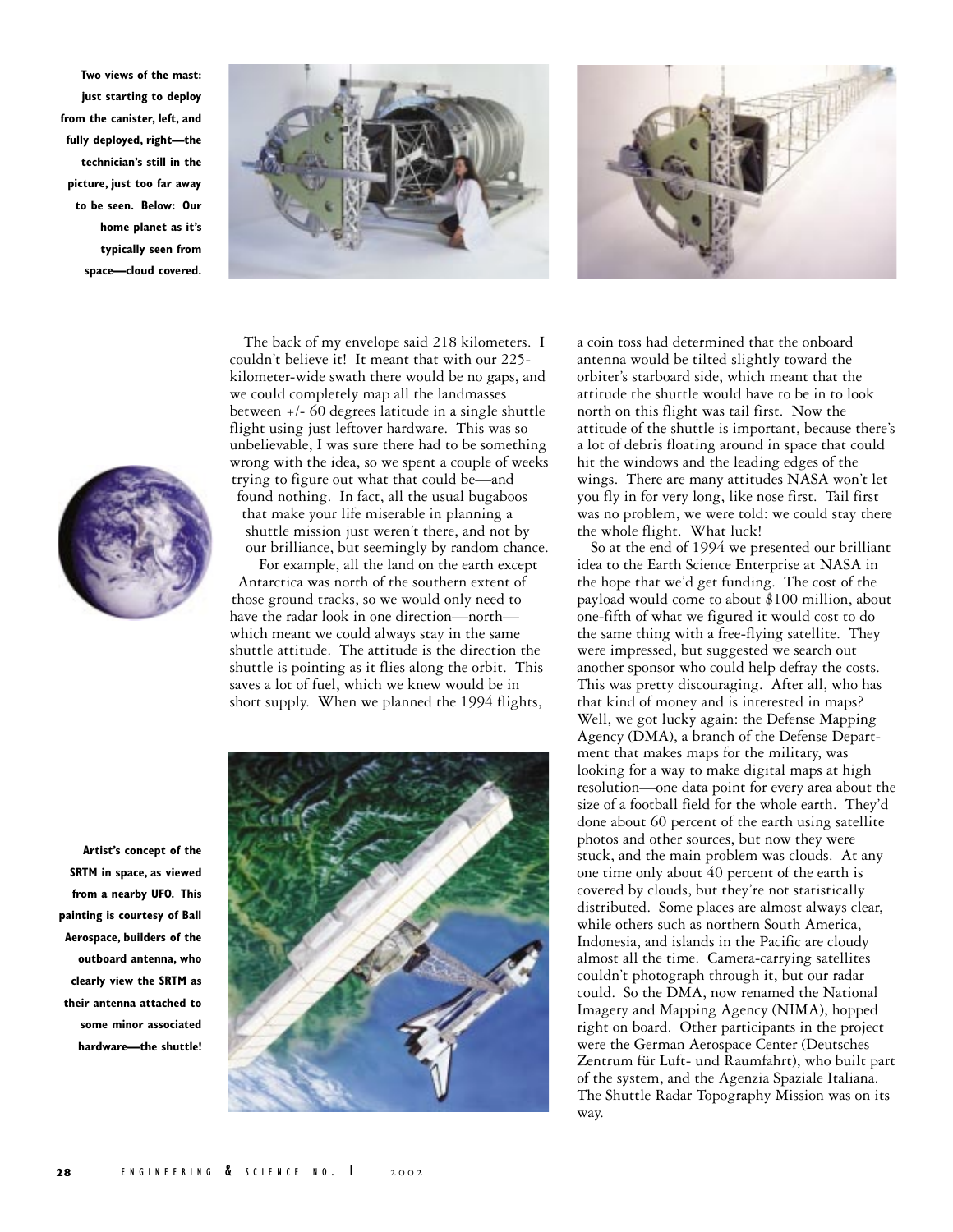**Section of a typical 225 kilometer-wide SRTM data swath, this one covering central Honshu, Japan. The lighter region around the bay to the right is Tokyo; the black regions are data gaps that will be filled in by adjacent swaths.**





**Topographical maps of the Big Island, Hawaii (left) and Sicily (below), color coded for height.**



The heart and soul of the project was the huge mast (opposite page, top). At launch it was folded up inside a canister about 3 meters long, and once in orbit the canister started to turn a helical screw mechanism that pulled the mast open and unfurled it one "bay" at a time. It was an engineering marvel: 60 meters long, with 76 bays in all, made of plastic struts reinforced with carbon fiber, with stainless-steel joints at the edges, and titanium wires held taut by 500 pounds of tension. One of our two radar antennas was mounted on the end.

On February 11, 2000, space shuttle *Endeavour*, with a six-person international crew, carried up the SRTM. They returned to Earth on February 22. The mast–orbiter combination was the largest rigid object that had ever flown in space, even bigger than Mir. In one day of mapping, *Endeavour* made 16 orbits, with the radar covering a 225 kilometer-wide swath each time (as shown on page 27). We imaged almost every landmass twice to get a more accurate result, although a few places were imaged only once because the astronauts were running low on fuel and had to stop a few orbits short. But those areas were in the United States, and had already been mapped accurately by conventional means. And, anyway, even once was enough to meet our accuracy specs. The most nerve-wracking aspect was that for the mapping to be successful, everything had to work correctly over the entire mission—and it did. At the end, we'd imaged 99.96 percent of our target.

The mission collected 12 terabytes (12,000,000, 000,000 bytes) of data, about the same as the amount of information contained in the U.S. Library of Congress. The ongoing plan is to process every single byte; we have something like the tenth largest supercomputing facility in the world at JPL, and it's processing these data full time. Even with all that computing power, it's going to take until late 2002 to finish. The intention is to process all the swaths, put them together in a mosaic, chop that into little squares of 1 degree longitude by 1 degree latitude, and deliver them to our users, who are scientists, the public, and NIMA.

We can do quite a lot of interesting things with the data. For instance, we can create perspective views by sandwiching an optical photograph taken from orbit by Landsat with a digital elevation map of the same area. To give more detail, aerial photos can also be superimposed, and the elevations color coded for height. We can also generate video to give the feeling of flying over the area. And this brings to mind one of the prime civilian, nonscientific uses for these kinds of data in the future, enhanced ground-proximity warning systems for aircraft.

The most common element in plane crashes—so common it has its own acronym—is CFIT, or Controlled Flight into Terrain. This means that even though the plane is working normally and the pilot is in control, for some reason it just gets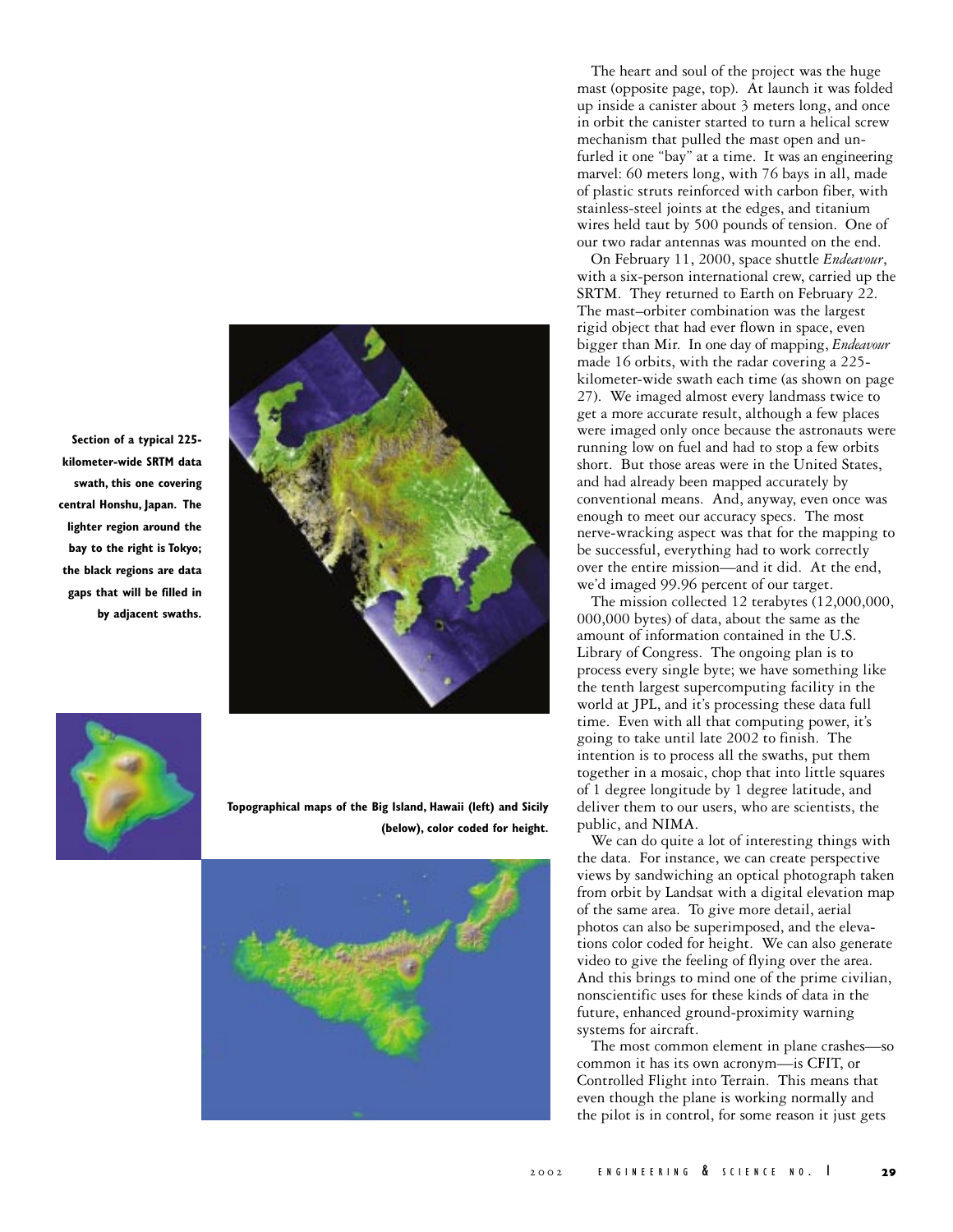



**Two views of Costa Rica, a country often covered by clouds. On the left, the Caribbean Sea in the foreground is separated from the Pacific by the central mountain range; on the right, the capital, San José, can be seen nestling below the volcano Irazu.**

flown into the ground, generally because the pilot couldn't see where the ground was. Well, with the advent of the Global Positioning System (GPS), an airplane can know exactly where it is in threedimensional space, but the plane also needs to know where the ground is, and that's where the digital topographic map comes in. With such a map a pilot could have a virtual-reality screen in the cockpit showing exactly what it would look like out the window if it weren't for those pesky storm clouds, or just plain darkness. It might not



be cheap to install such a system in all existing aircraft, but now that we've produced this data set there's technically no reason it can't be done.

Wireless communication is another important application. I'm sure many of you get annoyed when you're driving around and your cell phone cuts out because the terrain blocks the phone from the antenna. Now, suppose I gave you the task of deciding where to put antennas to get the best coverage of Los Angeles. It would be pretty tough—you'd almost have to do it by trial and error, by going out and doing tests in different places. Well, with the digital elevation map it's easy. Just as an exercise to demonstrate how easy, I sat down and wrote a computer program in about 20 minutes to figure out what the coverage for Los Angeles from Mount Wilson would be. Mount Wilson is one of the highest accessible points overlooking the Los Angeles basin, which is why there's a sizable "antenna farm" up there. But when the illumination pattern from Mount Wilson is overlaid with a Landsat photograph coregistered with a digital elevation map, you can see where the reception shadows are (below). The

**Satellite view of Los Angeles without and with the illumination pattern from the antennas on Mount Wilson. The mountains cast "shadows" where television and radio reception are typically not very good. Calculating antenna coverages like this is quite difficult using paper maps, but trivial with SRTM-style digital elevation maps.**